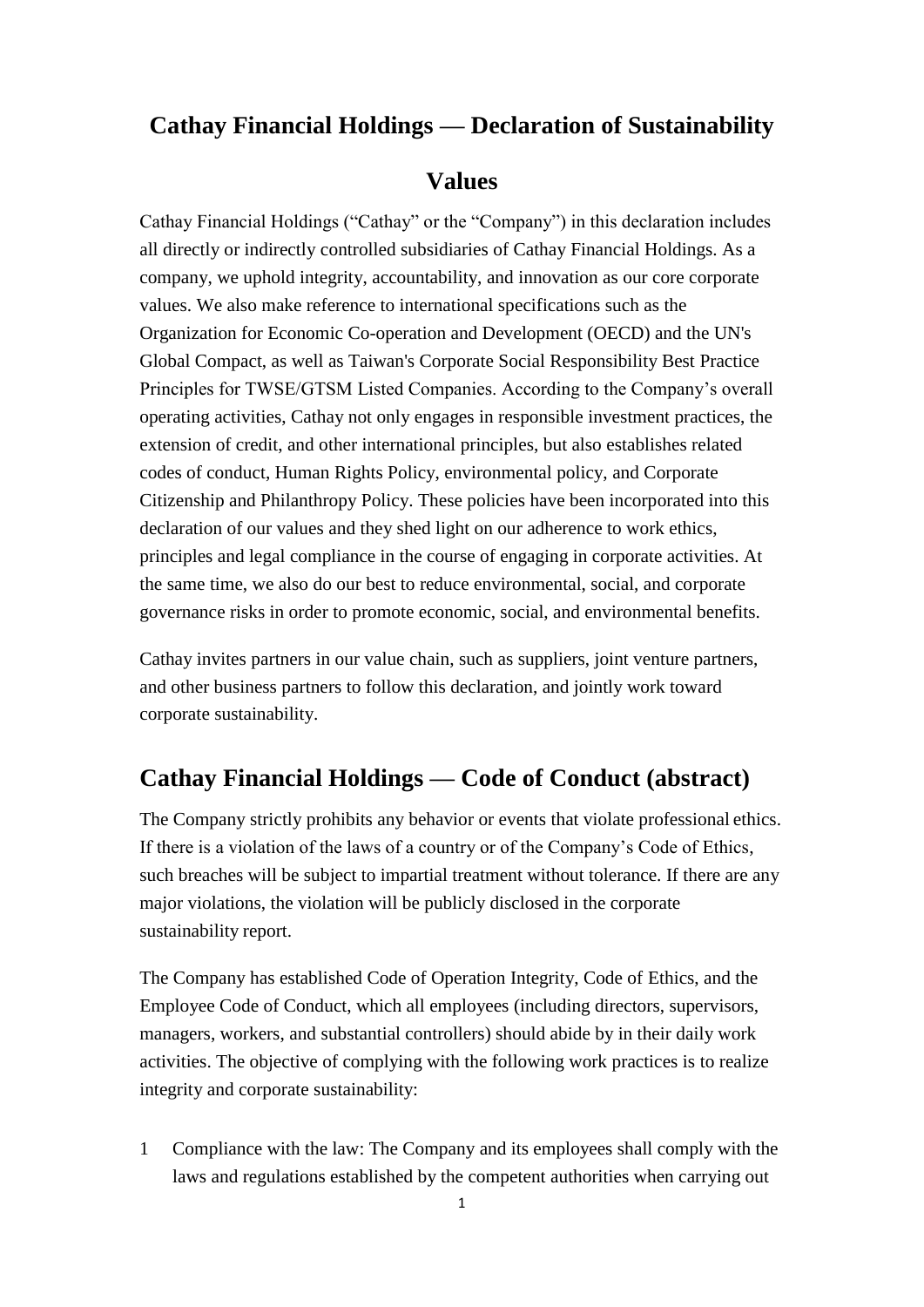their duties. Employees shall learn, understand, and realistically comply with the relevant regulations.

- 2 Avoid conflicts of interest: When any behavior, business, activity, or relationship can cause a conflict of interest, the Company shall take active and necessary measures to terminate such behavior. The objective is to avoid intervention of individual interests or conflicts that can affect the Company or its clients.
- 3 Prohibition of dishonest behavior: When conducting business, the Company and all its employees may not directly or indirectly accept or provide any improper interest, nor behave dishonestly or illegally, violate their fiduciary duty, or engage in other dishonest behavior to obtain or maintain personal interest.
- 4 Prohibition of corruption, bribery and kickbacks: The Company and all its employees may not directly or indirectly provide, promise, or accept any improper interests during the implementation of their duties, including kickbacks, commissions, and facilitation payments, nor accept or give improper interests to or through clients, agents, subcontractors, suppliers, civil servants, or other stakeholders. However, this is not limited to actions that comply with local regulations.
- 5 Prohibition of insider trading: The Company's employees shall comply with the regulations of the Securities and Exchange Act, and shall not use their knowledge of undisclosed information for insider trading. Employees shall not disclose unauthorized information to others in order to prevent others from using undisclosed information for insider trading.
- 6 Promote fair transactions (Antitrust/anti-competitive practices): When implementing their duties and transactions, the Company's employees shall maintain information transparency and a fair attitude toward clients, suppliers, and competitors. Employees may not accept illegal lobbying, nor manipulate, conceal, or abuse information obtained during the implementation of their duties to conduct dishonest or unfair transactions or to obtain improper interests. In addition, employees should uphold antitrust principles and must not be involved in price fixing, collusive bidding, or market allocation.

In order to promote a spirit of antitrust and fair competition, employees shall avoid the following acts:

- I. Deliberately spreading news against competitors in front of clients.
- II. Making promises to clients on business that has not been approved by the competent authority, or carrying out improper marketing practices.
- 7 Participation in public affairs: When participating in any legal lobbying of bills,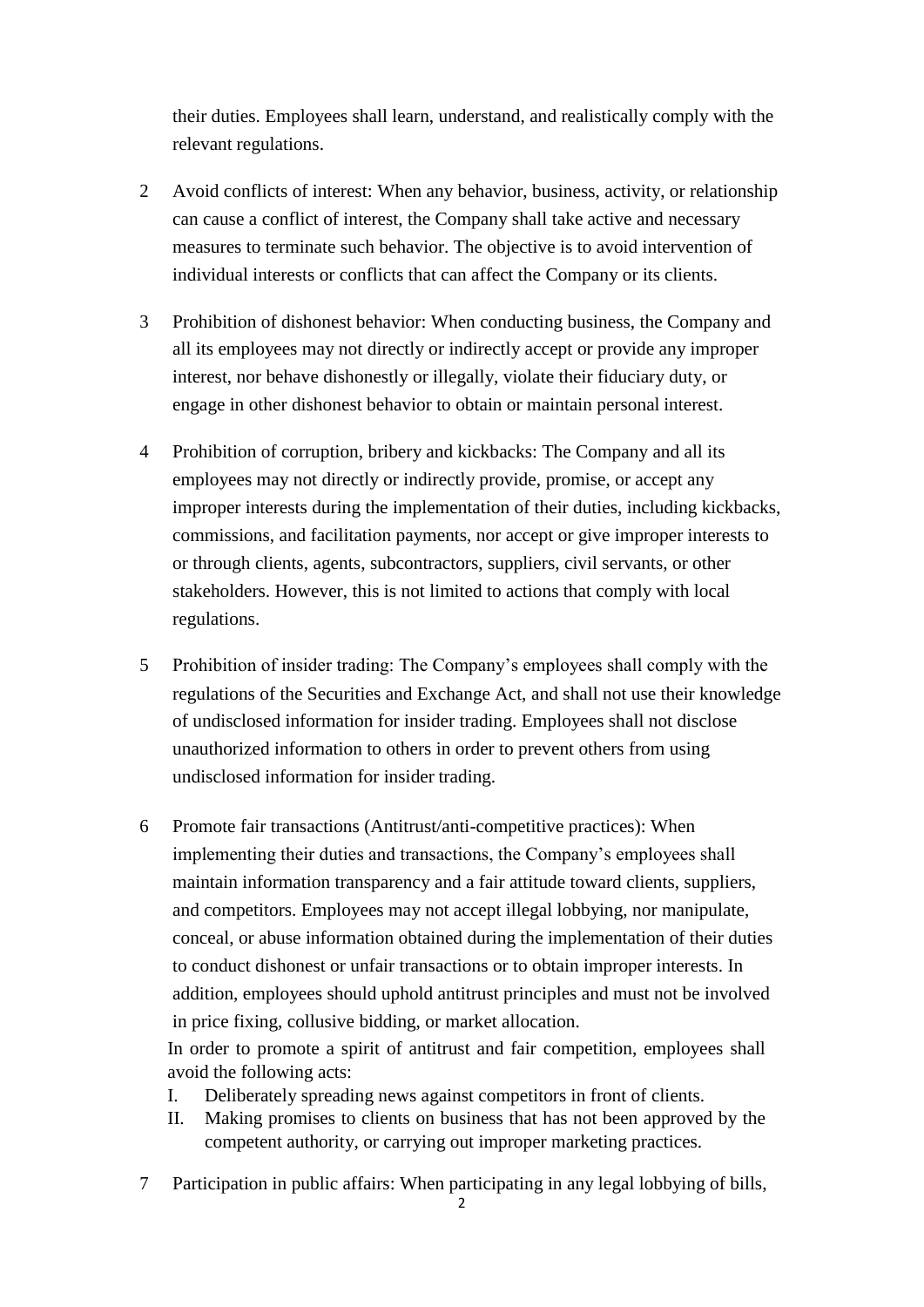political contributions, political campaigning, or any government-related political duties, employees of the Company must ensure that these items comply with the relevant regulations and company rules. Employees must ensure that they do not damage the rights of the Company or put the Company at risk of violations.

- 8 Political contributions: When the Company and any of its employees provide direct or indirect contributions to political parties or political activities (including organizations and individuals), it must comply with the Political Donations Act and company rules. Neither the Company nor its employees may use such actions to gain business interests or transaction advantages.
- 9 Charitable contributions and sponsorship: The Company and all its employees shall comply with the relevant regulations when engaging in charity donations or sponsorships, and shall not use such actions as a form of bribery.
- 10 Money laundering prevention and combating the financing of terrorism:
	- 10.1 The Company's employees shall comply with money laundering prevention regulations, and be alert to illegal financial transactions that involve money laundering and the funding of terrorism.
	- 10.2 The Company's employees have a duty to block money laundering channels, and may not provide money laundering advice or planning for the illegal income of others. If abnormal transactions exceeding legal limits are discovered, and if money laundering or aid to terrorist organizations is suspected, employees must report to the relevant units immediately. The Company shall notify audit units or the competent authorities according to the regulations and cooperate with follow-up investigations.
	- 10.3 If the Company's employees have any doubts on whether they have engaged in money laundering activities or aided the financing of terrorism over the course of carrying out their duties, they shall immediately seek the assistance of authorized supervisors or legal/regulatory compliance units. Employees may not continue their duties before the aforementioned doubts are resolved.
- 11 Confidentiality of information and intellectual property rights protection policy:
	- 11.1 Information security and maintenance: The Company's employees have an obligation to keep the Company's information and customer data confidential, and shall not publicize the aforementioned information without authorization according to company rules and legal regulations.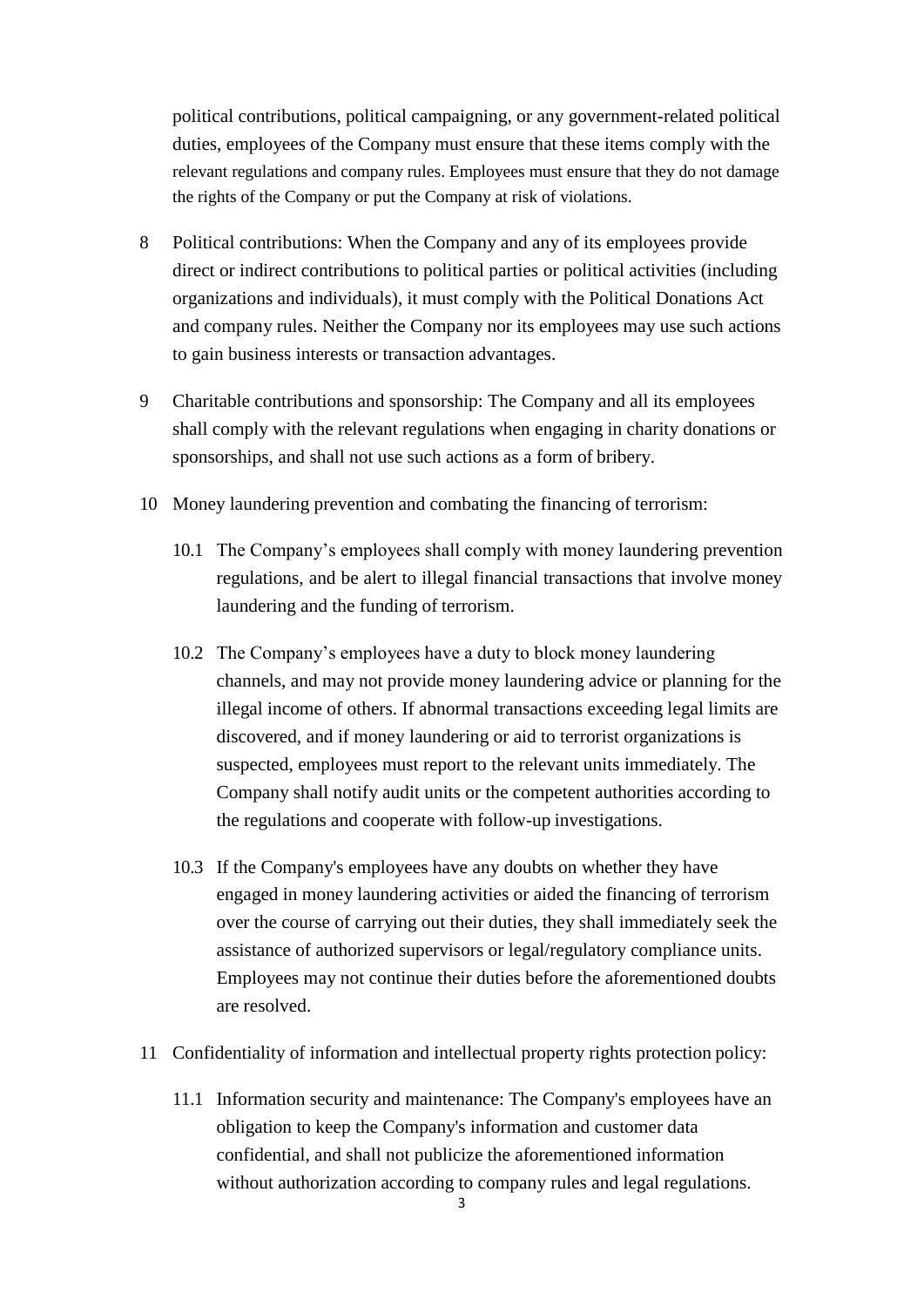Employees shall not disclose information to others, nor seek business

secrets or customer data not related to their work. This applies to employees who have left the company, too. The aforementioned confidential information includes, but is not limited to, actual or potential asset interests or economically valuable data, all information that can be used by a competitor, and unpublicized information that can cause harm to the Company or its clients if such confidential information is disclosed.

- 11.2 Protecting intellectual property rights:
	- 11.2.1All employees shall use the Company's name, corporate identification, trademarks, works, or patents in accordance with the relevant laws and regulations.
	- 11.2.2All writings, inventions, creations, and work results completed by employees during the fulfillment of their duties, including but not limited to ownership rights, copyrights, patents, and other related rights, are owned by the Company, which has the right to use, change, develop, or publish in the Company's name.
	- 11.2.3Employees may not publish any data/information to customers, suppliers, or agents under the Company's or their personal names without the approval of authorized supervisors or where there is no business need. Nor shall any employee publish any words and speeches, or print any business cards, corporate identification logos, trademarks, works related to the Company or their job without authorization.
	- 11.2.4When implementing their duties, all employees shall respect and legally use the intellectual property rights of others, including but not limited to the unauthorized use of software or the reproduction/citation of the works of others.
- 12 Protecting company assets: All employees should ensure that all company assets can be properly utilized. All of the Company's tangible and intangible assets can only be used within its legal operational scope by authorized employees or designated persons.
- 13 Information disclosure: The Company shall establish an internal key information processing and disclosure mechanism to prevent information from inappropriately being disclosed, and to ensure consistency and accuracy when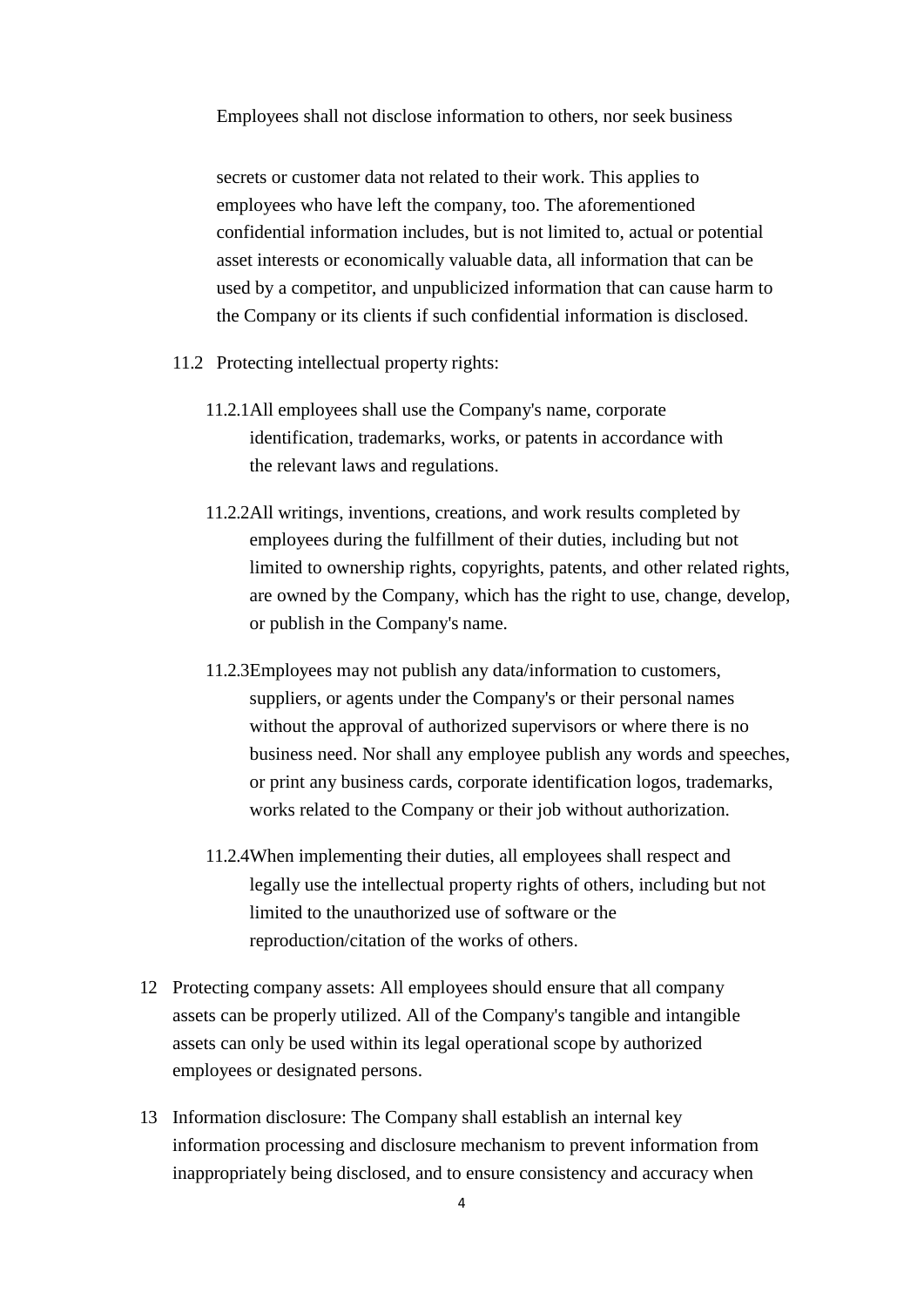disclosing to the public.

- 14 Environment, health and safety: The Company pledges to provide all employees with a safe and healthy work environment. Employees must also fulfill their responsibilities of maintaining a sound work environment.
	- I. Contraband or hazardous substances are banned from all office areas.
	- II. It is strictly prohibited to use, sell, produce, supply, or possess controlled drugs or any other illegal substance at the workplace or while on duty.
	- III. Employees may not store personal property in the storeroom, nor smoke (including electronic cigarettes) or store flammable goods at the workplace.
- 15 Prohibition of discrimination and harassment: The Company shall not discriminate, harass, or treat differently any employee or customer because of their gender, ethnicity, social status, age, marital status, family status, language, religion, party affiliation, nationality, appearance, facial feature, and mental or physical handicap. All employees should work together to create a fair employment and discrimination/harassment-free work environment.
- 16 Reporting/ Whistleblowing mechanism: When employees suspect or discover actions that violate rules or regulations, it must be reported to the company's board of directors, review committee, audit unit, legal compliance unit, or other appropriate units. However, malicious framing is not allowed, and the employee making the report shall provide sufficient information for verification. The Company shall protect and keep confidential the identification of employees who report or participate in an investigation to prevent unfair treatment or retribution.

Reporting categories and channels:

- I. Report situations that may involve crimes, fraud, or violations of laws via Cathay's whistleblower email at: [group@cathayholdings.com.tw.](mailto:group@cathayholdings.com.tw)
- II. The Cathay FHC channel for complaints regarding sexual harassment and gender equality violation incidents is: [81755@cathayholdings.com.tw](mailto:81755@cathayholdings.com.tw)
- III. For matters not mentioned above, please report them to Cathay's HR departments.

If a claim is proven to be true, the company will take appropriate action in accordance with its internal discipline rules. The defendant will be given an opportunity to make a statement or appeal before a disciplinary decision is made.

If the unit in charge of handling reports fails to perform its duties and is unable to provide valid reasons for the failure, or if the supervisor of the reported employee becomes aware of such a violation and takes no action, both will be regarded as violating this Code and will be subject to relevant disciplinary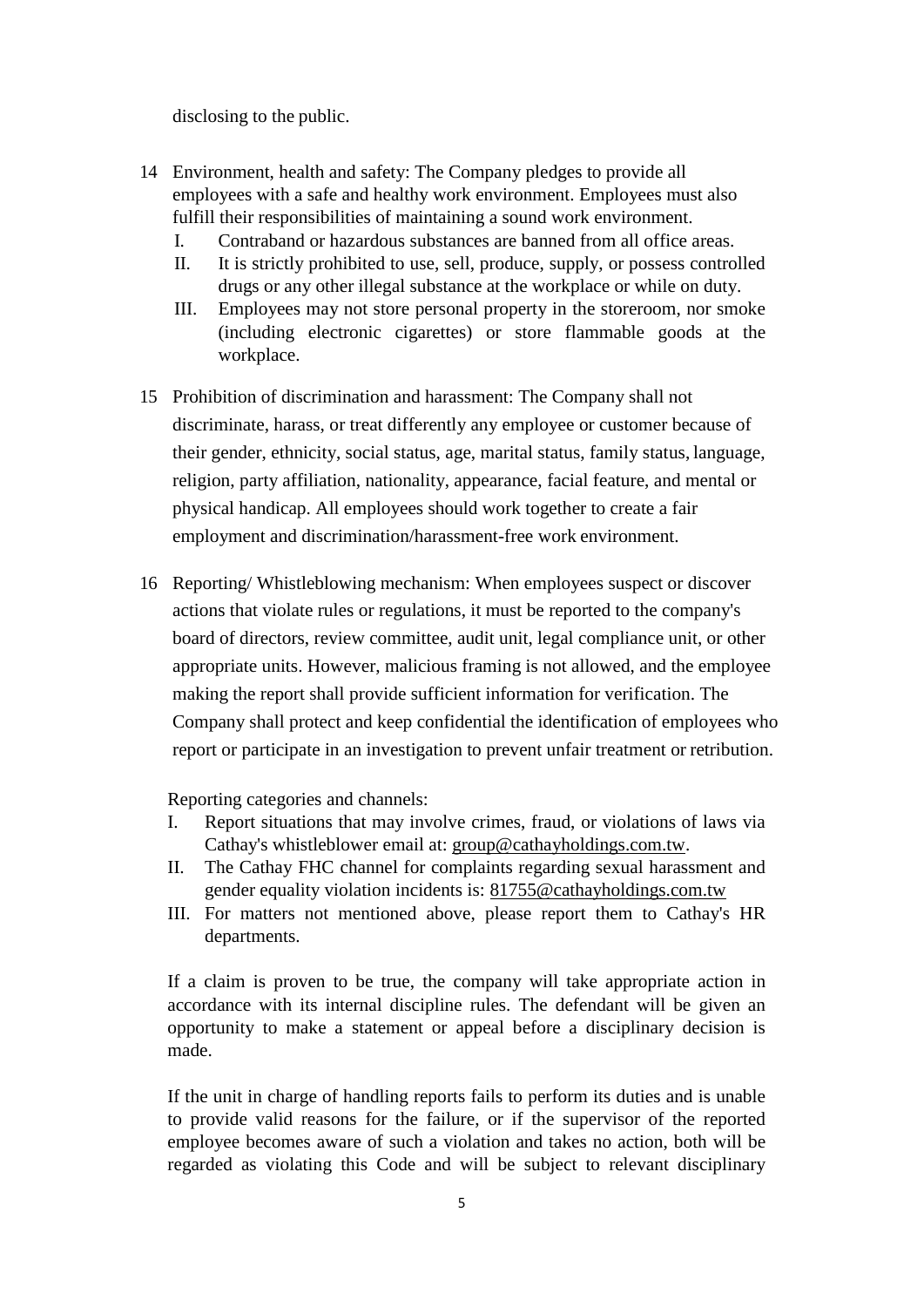actions.

Any employees' violations of this Code shall be taken into account in accordance with relevant regulations when adjusting their salaries and positions and distributing their bonuses.

### **Cathay Financial Holdings — Human Rights Policy**

To implement corporate social responsibility and ensure the basic human rights of all its employees, customers, and stakeholders, Cathay complies with the UN's Universal Declaration of Human Rights, Guiding Principles on Business and Human Rights, Global Compact, and adheres to the principles of the International Labour Organization and other international human rights conventions. Cathay respects internationally recognized basic human rights, including freedom of association, caring for disadvantaged groups, prohibition of the use of child labor, elimination of various human trafficking, forced labor, elimination of employee and career discrimination, and complies with local labor regulations.

Based on the nature of the financial industry and development strategy requirements, the Company conducts regular risk assessments on human rights issues that include external expectations and stakeholder communications. This is to identify important human rights issues and high-risk groups, establish risk due diligence, promote mitigation measures, and achieve management objectives. The aforementioned risk evaluation results will be regularly disclosed to the public. The related risk topics are described below:

- 1. Diversity inclusion and equal opportunity:
- No biased treatment, language, attitude, or behavior may be used due to a person's gender, sexual orientation, race, social status, age, marital status, family status, language, religion, party affiliation, nationality, appearance, facial features, or mental/physical handicap.
- To ensure non-discriminatory employment policies and fairness in employment, salaries benefits, training, evaluations, and promotion opportunities, the Company provides an effective and appropriate complaint mechanism that complies with employee human rights. Cathay works hard to create equal employment and to eliminate discrimination and harassment in the workplace.
- The implementation of diversity inclusion and equal opportunities is monitored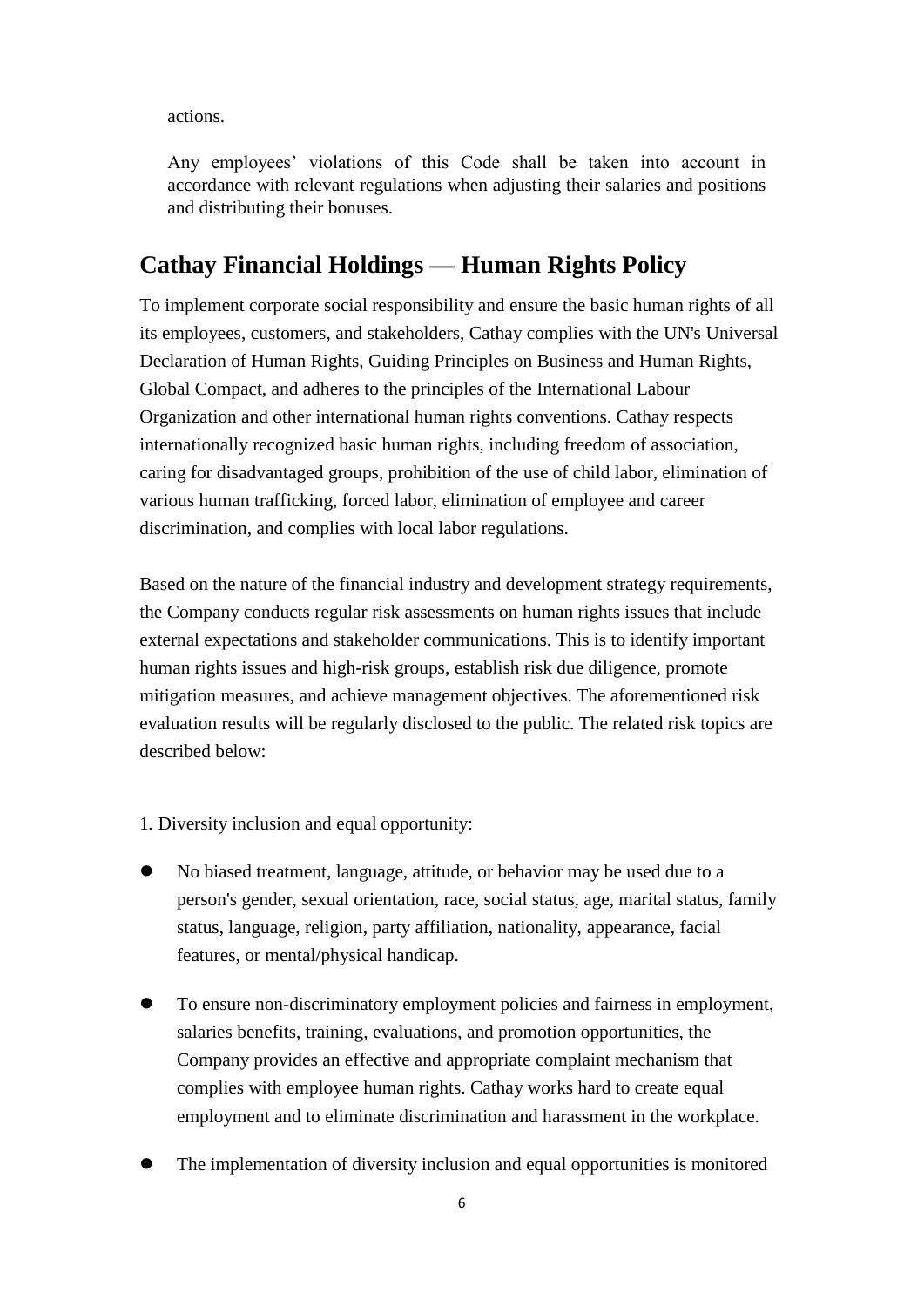on a regular basis.

2. Reasonable work hours: To ensure that employees do not work excessively long hours, Cathay has set clear work hours and specifications for overtime. The Company also regularly checks and manages employee attendance.

3. Healthy and safe workplace: To avoid potential health and safety risks in the financial sector caused by the type of work, Cathay regularly checks employee health and safety risks, and conducts improvements according to the results.

4. Freedom of association: The Cathay Financial Holdings Employee Code of Conduct clearly states that the Company's employees have the right of association. The company has established diverse communities and actively encourages participation by its employees.

5. Labor-capital negotiation: Smooth communication channels are in place and regularly employer/employee meetings are convened to ensure the rights of both parties.

6. Privacy protection: In order to fully protect the privacy of all customers and interested parties, Cathay has established a comprehensive information security management system, and complies with strict control practices and protective measures.

The Policy is applicable to all of Cathay FHC's suppliers, Cathay FHC also calls for all business partners, including joint venture partners, to raise awareness of human rights and place emphasis on relevant risk management together.

## **Cathay Financial Holdings — Environmental Policy**

Cathay Financial Holdings upholds the core values of integrity, accountability, and innovation. In addition to providing customers with diverse financial products and services and becoming the most trustworthy financial groups for customers, we followed the ethos of cooperate sustainability and established an Environmental Policy. Through appropriately utilization of natural resources and focus on climate change, control management, and investment risks we aim to fulfilling corporate and environmental sustainable development.

- 1. Management of Direct Environmental Impacts:
- 1.1 The Company complies with all applicable environmental regulations.
- 1.2 The Company establishes environmental management objectives, and monitors,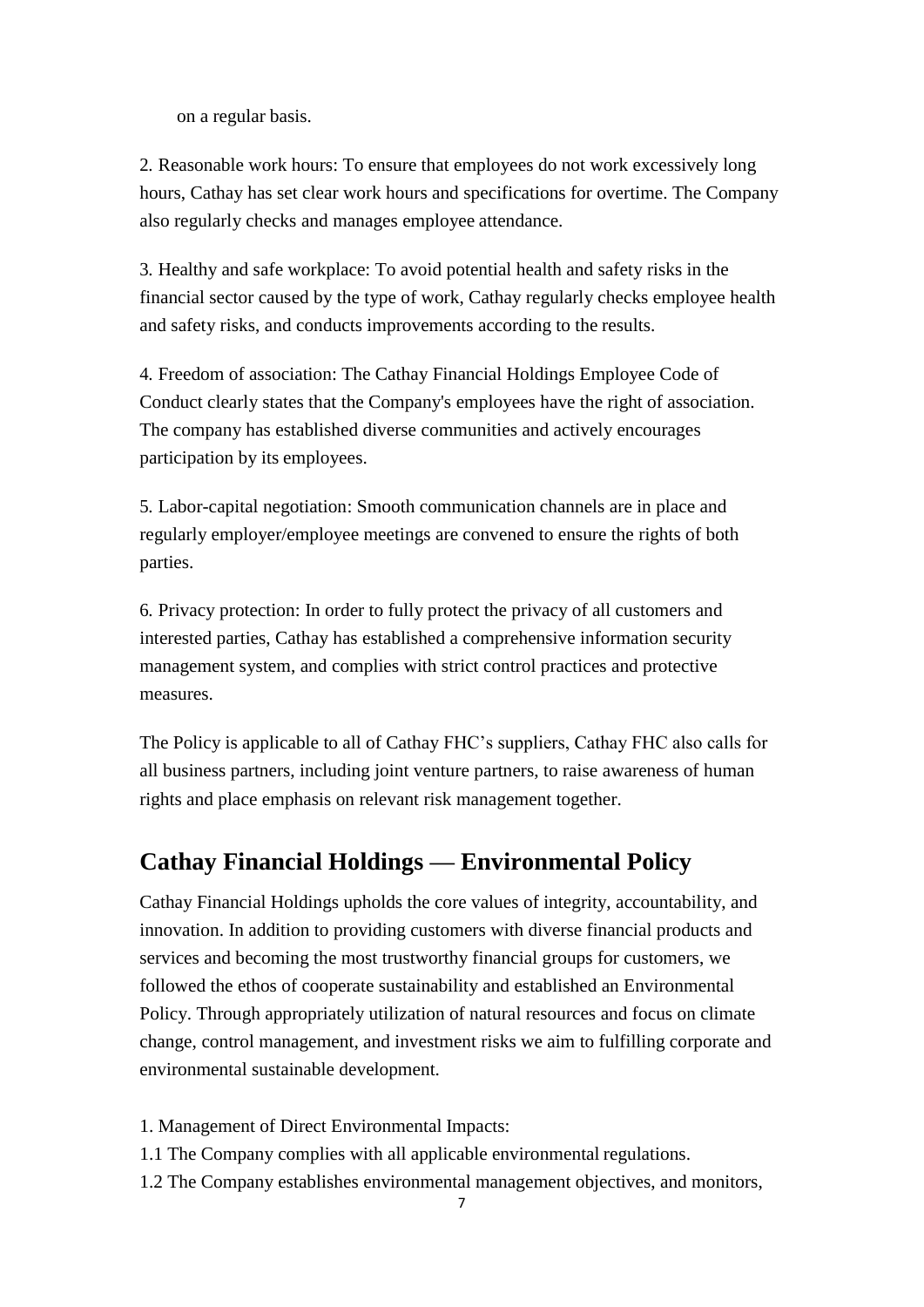reduces and reports its energy use, greenhouse gas emissions, water and other resources consumption.

1.3 The Company introduces energy environment management systems or green building certifications, such as ISO14001, ISO50001, and LEED to achieve effective energy utilization.

#### 2. Supply Chain Management:

2.1 The Company invites suppliers to comply with this policy, and includes corporate social responsibility clause that they must follow in the Company's procurement contracts.

2.2 The Company commits to working with suppliers to influence their environmental performance, and encourage them to understand their specific impact on the environment and on society so that they can mitigate the associated risks.

2.3 The Company commits to working with environmentally friendly suppliers, and purchasing products that conform to environmentally friendly, energy and water-saving products in order to reduce the negative environmental impact.

3. Integrating Core competencies in Response to Climate Change and Other Environmental Risks and Opportunities:

3.1 The Company complies with Cathay Financial Holdings Responsible Investment and Lending Policy which referenced the Principles for Responsible Investment ("PRI"), the Principles for Sustainable Insurance ("PSI") , the Equator Principles ("EP") and other international sustainable finance principles and commits to well management of investment/lending regarding climate and environmental risks and opportunity.

3.2 The Company develops and provides products and services that help clients respond to the impact of climate and environmental change. We support investment in low-carbon technologies for the transition to a low-carbon economy.

4. Stakeholder Engagement:

4.1 The Company commits to actively promoting environmental education. We encourage employee participation for improving environmental awareness and understanding and implement various energy-saving and environmentally friendly measures.

4.2 The Company commits to participating in various environmental policy public dialogues.

4.3 The Company invites key corporate partners, such as joint ventures and insurance agents, to adhere to this policy and promote environmental sustainability initiatives,